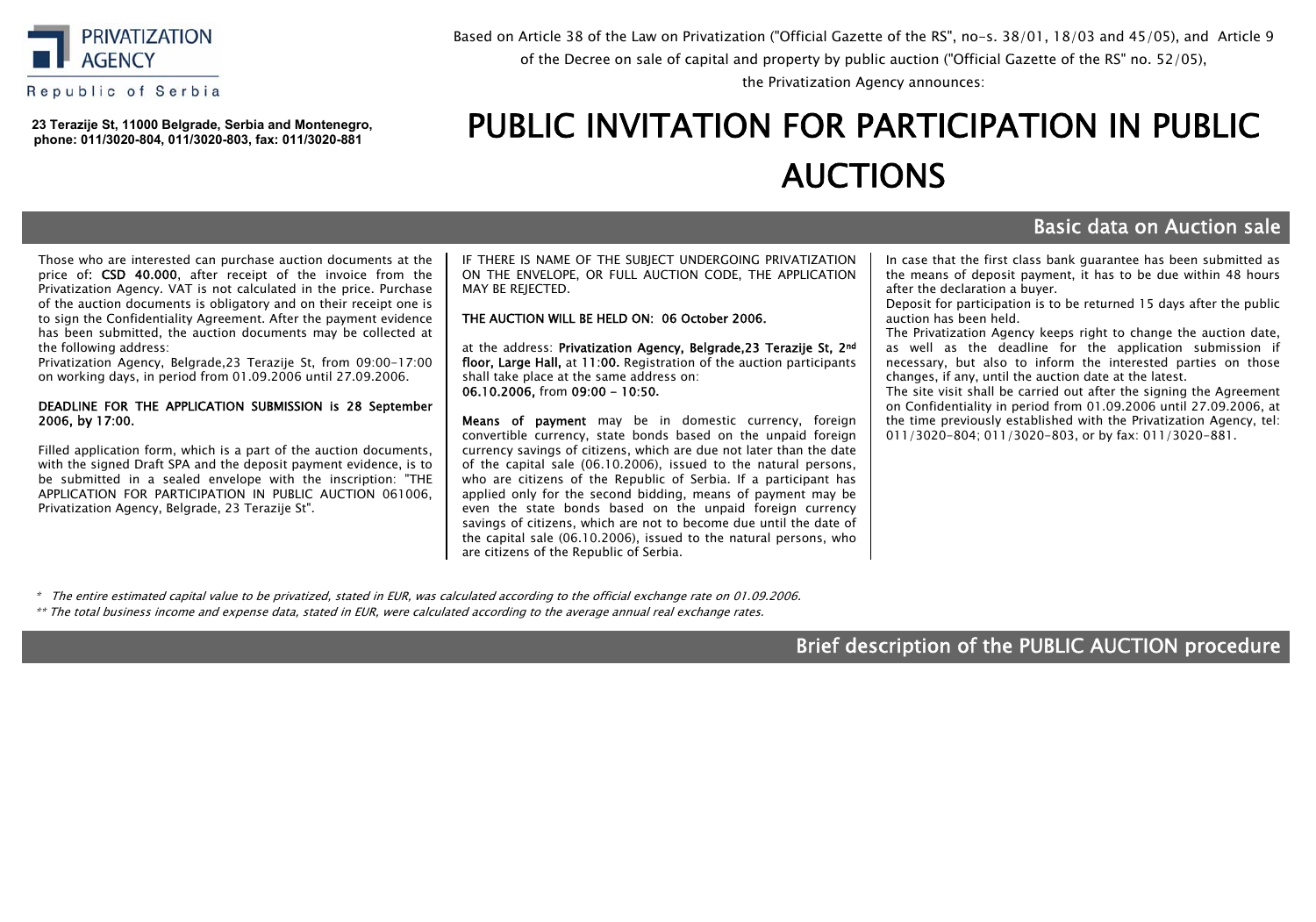Sale of capital by the method of public auction is carried out by the Auction Commission, which is to be established by the Privatization Agency. The Commission supervises the capital sale by the auction, registers the auction participants, pronounces the auction for unsuccessful, signs the minutes and performs other activities of importance for the auction performance in accordance with the Law. The conditions for the auction to be carried out have been met, if at least one person has obtained the status of the auction participant and if it is presented personally or by an authorized representative. At the time ordered for the PUBLIC AUCTION opening, the auctioneer shall open the first bidding, on which occasion the means of payment may be in cash or due bonds. If there is more than one person at the first bidding, the auctioneer announces the initial price as well as each further increase. In case that none of the interested buyers reacts after the third call for acceptance the newly established price, the auctioneer

declares the auction finished by hammering. The selling price becomes the highest offered value, and the participant who has been the first to offer the highest price is declared a buyer. If there have not been interested parties after the announcement of the initial price, even after the third call, the auctioneer declares the first bidding unsuccessful by hammering and immediately afterwards opens the second bidding, on which occasion even undue state bonds can be the means of payment. Those who have applied for the second bidding can participate in, as well as the participants in the first bidding, in case it has been declared unsuccessful. If in the second bidding participate more than one person, the auctioneer announces the initial price, as well as each further increase. If none of the interested buyers reacts after the third call for acceptance the newly established price, the auctioneer, by hammering, declares the auction closed. The selling price becomes the highest offered value, and

the participant who has been the first to offer the highest price, is declared a buyer. If after the announcement of the initial price there have not been any interested persons even after the third call, the auction is declared unsuccessful, and the participants lose the right to be brought back the deposit.

If only one party, who has obtained the auction participant status, attends the second bidding, that party is invited three times to accept the initial price. If the party accepts the initial price, it is declared a buyer and the initial price becomes at the same time the selling price. If the participant does not accept the initial price, the auction is declared unsuccessful, and she/he loses the right to be returned the deposit.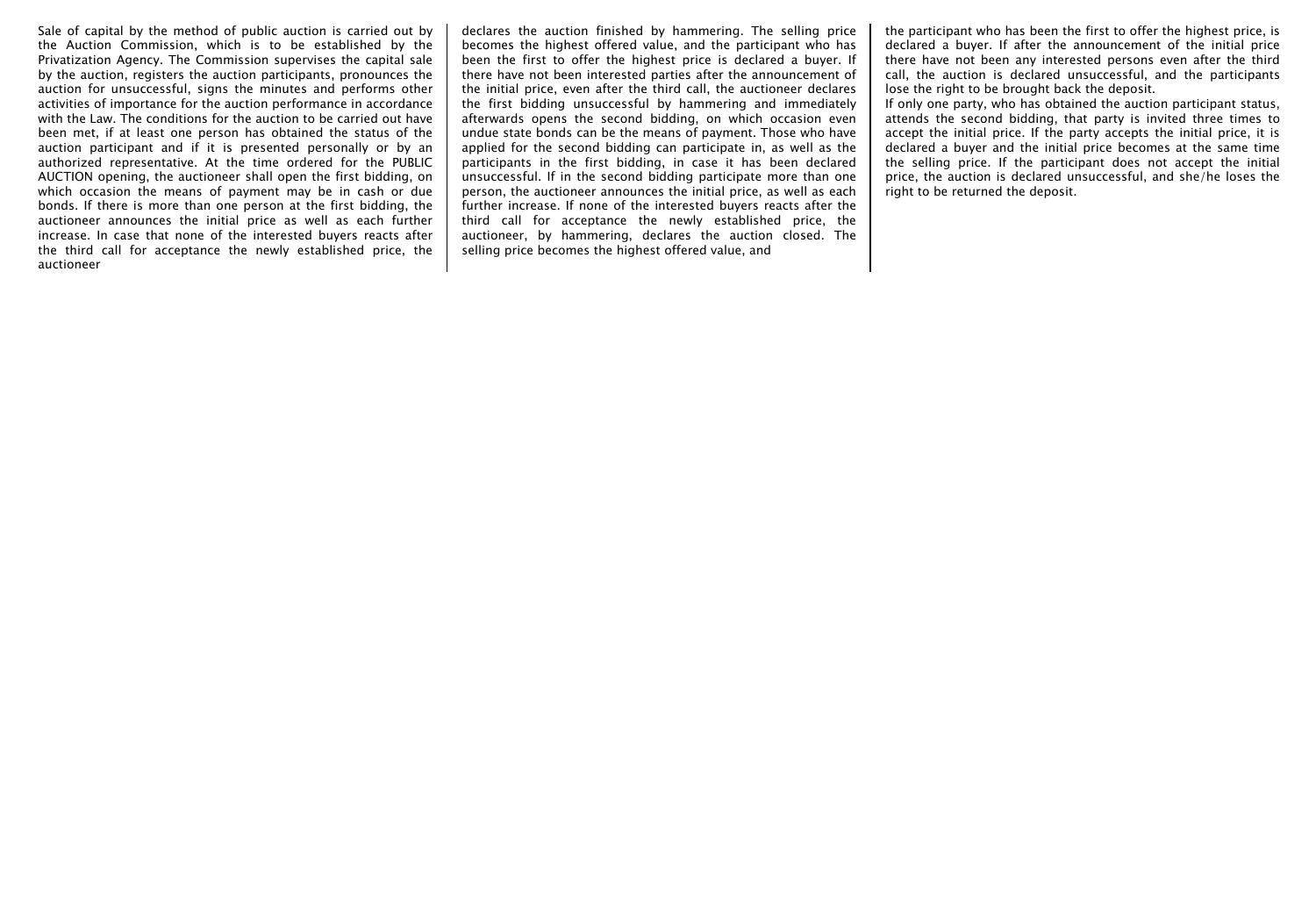|                                                                                | 1) Basic data on the subject to be privatized: KOOPERATIVA proizvodnja, spoljna i unutrašnja trgovina (production, foreign and domestic trade) A.D., BELGRADE                                                                                                                                                                                       |                                                                                                                                                                                                                                                                                                                                                              |             |           |
|--------------------------------------------------------------------------------|-----------------------------------------------------------------------------------------------------------------------------------------------------------------------------------------------------------------------------------------------------------------------------------------------------------------------------------------------------|--------------------------------------------------------------------------------------------------------------------------------------------------------------------------------------------------------------------------------------------------------------------------------------------------------------------------------------------------------------|-------------|-----------|
| <b>Auction code:</b>                                                           | 061006-1355p                                                                                                                                                                                                                                                                                                                                        | The entire estimated capital value to be privatized amounts to: CSD 768.819.000 or *EUR 9.087.698, which is 58.212 % of the<br>total subject capital.                                                                                                                                                                                                        |             |           |
| Official Registration Number:                                                  | 07044801                                                                                                                                                                                                                                                                                                                                            | Deposit for participation in the auction: CSD 61.506.000 or *EUR 727.016<br>Initial price at the auction sale: CSD 123.011.000                                                                                                                                                                                                                               |             |           |
| Field of work:                                                                 | Processing and canning of other fruit and vegetables                                                                                                                                                                                                                                                                                                | <b>Minimum obligatory investments</b> into the subject to be privatized amount to: CSD 19.494.000                                                                                                                                                                                                                                                            |             |           |
| The most important assets of the enterprise                                    |                                                                                                                                                                                                                                                                                                                                                     |                                                                                                                                                                                                                                                                                                                                                              |             |           |
| A) Buildings - main facilities (M <sup>2</sup> ):                              | 1. Silo in Ostružnica 5000 t 2. Office space, Vojvode Mišića 37-39, Belgrade (838) 3.<br>Production-office facility in Šabac (2554) 4. Office space. 45 Kneza Miloša St., Belgrade<br>(134) 5. Cold-storage room with office space in Mladenovac (1960) 6. Drying-room<br>with warehouse, Dučina (1400) 7. Drying-room with warehouse, Krnule (936) | B) The most important equipment:<br>1) Cooling compression generator (13 pieces, JUGOSTROJ 105 N) 2) Flow tunnel (IGLOPOL) 3) Electric command<br>cooling device 4) Equipment for silo 5) Drying equipment 6) Pasteurizing machine 7) Pip extracting machine 8)<br>Goods vehicle (MERCEDES) 9) Goods vehicle (FAP DAIMLER BENZ) 10) Electric fork lift truck |             |           |
|                                                                                | C) Land ( $m^2$ ); Construction land: (942) - socially-owned; Agricultural land: (474434) - socially-owned                                                                                                                                                                                                                                          |                                                                                                                                                                                                                                                                                                                                                              |             |           |
| Balance sheet per year:                                                        | 2004                                                                                                                                                                                                                                                                                                                                                |                                                                                                                                                                                                                                                                                                                                                              | 2005        |           |
| Shown in:                                                                      | CSD                                                                                                                                                                                                                                                                                                                                                 | *EUR                                                                                                                                                                                                                                                                                                                                                         | <b>CSD</b>  | **EUR     |
| Total business income                                                          | 52.928.000                                                                                                                                                                                                                                                                                                                                          | 725.021                                                                                                                                                                                                                                                                                                                                                      | 33.435.000  | 403.283   |
| Total business expense                                                         | 90.182.000                                                                                                                                                                                                                                                                                                                                          | 1.235.336                                                                                                                                                                                                                                                                                                                                                    | 113.347.000 | 1.367.158 |
| Total number of employees: 105; of which BS/ BA: 19                            | Main products/ services: 1) Frozen raspberry 2) Paster cherry 3) Frozen blackberry 4) Pasteurized gerkins 5) String beans, peas, pepper 6) Marmalade 7) Beetroot                                                                                                                                                                                    |                                                                                                                                                                                                                                                                                                                                                              |             |           |
|                                                                                | 2) Basic data on the subject to be privatized: Društveno preduzeće za proizvodnju, preradu i promet obojenih metala (socially-owned enterprise for production, processing and sale of non-ferrous                                                                                                                                                   | metal) JUŽNA MORAVA, VLADIČIN HAN                                                                                                                                                                                                                                                                                                                            |             |           |
| <b>Auction Sale Code:</b>                                                      | 061006-1463                                                                                                                                                                                                                                                                                                                                         | The entire estimated capital value to be privatized amounts to: CSD 10.159.000 or *EUR 120.086, which is 70% of the total<br>subject capital.                                                                                                                                                                                                                |             |           |
| Official Registration Number:                                                  | 07178964                                                                                                                                                                                                                                                                                                                                            | Deposit for participation in the auction: CSD1.016.000 or *EUR 12.009<br>Initial price at the auction sale: CSD 2.032.000                                                                                                                                                                                                                                    |             |           |
| Field of work:                                                                 | Production of insulated wire and cables                                                                                                                                                                                                                                                                                                             | <b>Minimum obligatory investments</b> into the subject to be privatized amount to: CSD 2.166.000                                                                                                                                                                                                                                                             |             |           |
| The most important assets of the enterprise                                    |                                                                                                                                                                                                                                                                                                                                                     |                                                                                                                                                                                                                                                                                                                                                              |             |           |
| A) Buildings - main facilities (m <sup>2</sup> ):<br>lodge (44) 4. Garage (74) | 1. Production plant and annexe (3292) 2. Administration building (300) 3. Porter's                                                                                                                                                                                                                                                                  | B) The most important equipment:<br>1) Equipment for production of cables and conductors 2) Equipment for road traffic 3) Equipment for cage lay 4)<br>Automatic device for nail production 5) Transportation equipment 6) Equipment for postal, telephone and telegraph<br>communication                                                                    |             |           |
| C) Land ( $m^2$ ): Construction land: (7808) - socially-owned                  |                                                                                                                                                                                                                                                                                                                                                     |                                                                                                                                                                                                                                                                                                                                                              |             |           |
| Balance sheet per year:                                                        | 2004                                                                                                                                                                                                                                                                                                                                                |                                                                                                                                                                                                                                                                                                                                                              | 2005        |           |
| Shown in:                                                                      | <b>CSD</b>                                                                                                                                                                                                                                                                                                                                          | **EUR                                                                                                                                                                                                                                                                                                                                                        | CSD         | **EUR     |
| Total business revenues<br>Total business expenses                             | 28.531.000                                                                                                                                                                                                                                                                                                                                          | 390.825                                                                                                                                                                                                                                                                                                                                                      |             |           |
|                                                                                |                                                                                                                                                                                                                                                                                                                                                     |                                                                                                                                                                                                                                                                                                                                                              | 35.361.000  | 426.514   |
|                                                                                | 36.539.000                                                                                                                                                                                                                                                                                                                                          | 500.521                                                                                                                                                                                                                                                                                                                                                      | 44.585.000  | 537.771   |
| Total number of employees: 78; of which BS/ BA: 2                              | Main products/ services: 1) Aluminium and steel-wire ropes 2) Ropes for protection and earth works of transmission lines 3) Rewinding of engines up to 100 kW 4) Wooden traffic coils                                                                                                                                                               |                                                                                                                                                                                                                                                                                                                                                              |             |           |
|                                                                                | 3) Basic data on the subject to be privatized: Montersko-instalatersko i metaloprerađivačko preduzeće (enetrprise for fitting and erecting works and metal processing) ZMAJ, SMEDEREVO                                                                                                                                                              |                                                                                                                                                                                                                                                                                                                                                              |             |           |
| <b>Auction Sale Code:</b>                                                      | 061006-1632p                                                                                                                                                                                                                                                                                                                                        | The entire estimated capital value to be privatized amounts to: CSD 122.501.000 or *EUR 1.448.001, which is 70% of the total<br>subject capital.                                                                                                                                                                                                             |             |           |
| Official Registration Number:                                                  | 07163916                                                                                                                                                                                                                                                                                                                                            | Deposit for participation in the auction: CSD 9.800.000 or *EUR 115.840<br><b>Initial price</b> at the auction sale: CSD 19.600.000                                                                                                                                                                                                                          |             |           |
| Field of work:<br>Installation and erecting works                              |                                                                                                                                                                                                                                                                                                                                                     | <b>Minimum obligatory investments</b> into the subject to be privatized amount to: CSD 5.622.000                                                                                                                                                                                                                                                             |             |           |
| The most important assets of the enterprise                                    |                                                                                                                                                                                                                                                                                                                                                     |                                                                                                                                                                                                                                                                                                                                                              |             |           |
| A) Buildings - main facilities (m <sup>2</sup> ):<br>room $(55)$               | 1. Administration building with canteen (870) 2. Administration building B, production<br>plant B and shop $(1976)$ 3. Sheet metal plant $(1108)$ 4. Warehouse $(947)$ 5. Boiler                                                                                                                                                                    | B) The most important equipment:<br>1) Dredger (JCB) 2) Welding machine 3) Goods vehicle (ZASTAVA Z40) 4) Passenger vehicle (KIA SEPHIA 8H) 5)<br>Passenger vehicle (LADA)                                                                                                                                                                                   |             |           |
| C) Land (m <sup>2</sup> ): Construction land: $(18767)$ - in state ownership   |                                                                                                                                                                                                                                                                                                                                                     |                                                                                                                                                                                                                                                                                                                                                              |             |           |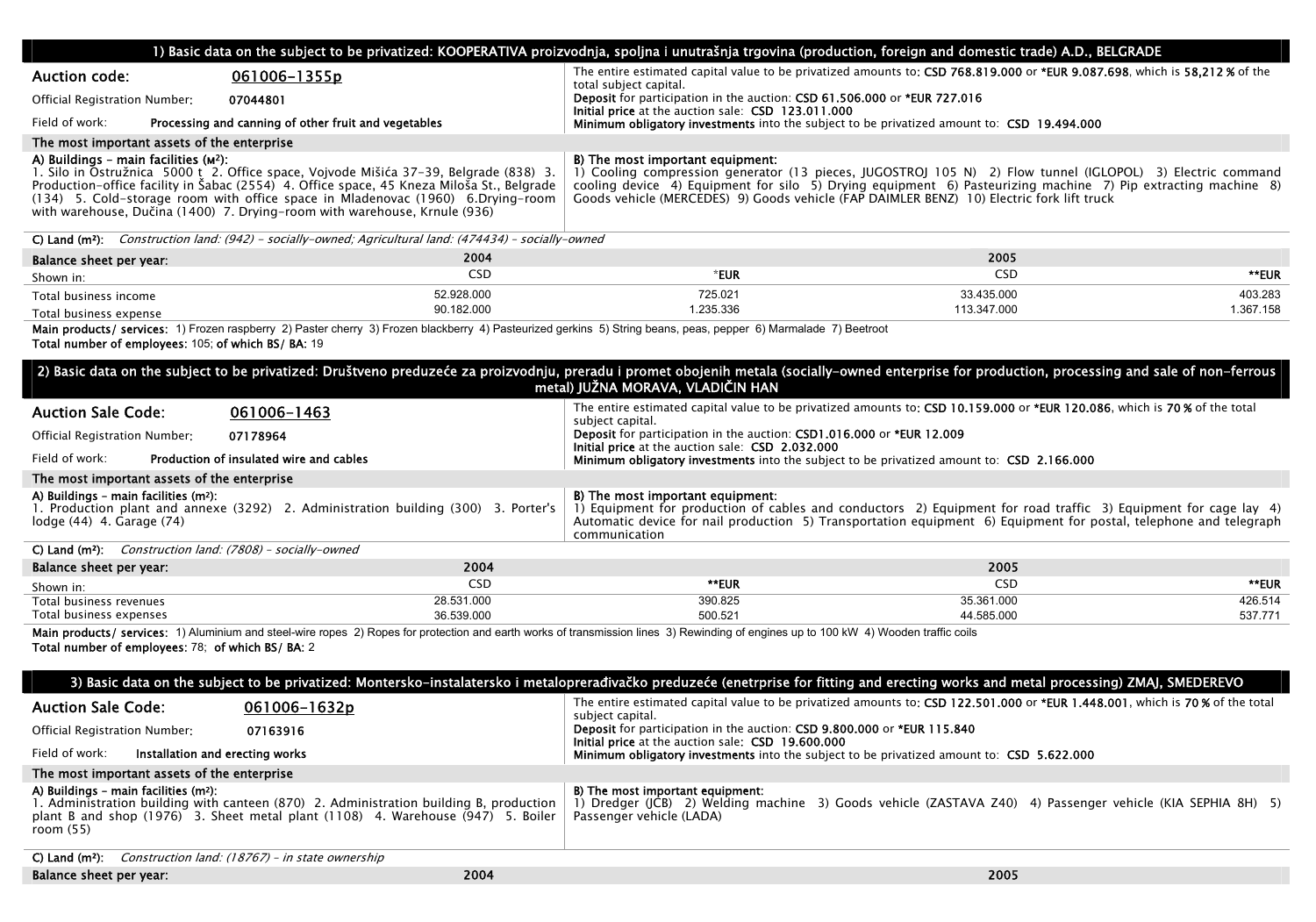| Shown in:                    |                      | **EUR              | -SD.       | **EUR   |
|------------------------------|----------------------|--------------------|------------|---------|
| Total business revenues      | 5.520.00<br>U.SSY.UU | 555.314<br>688.981 | 4.020.000  | 169.105 |
| Total b<br>business expenses | 50.297.000           |                    | 202020<br> | 450.951 |

Main products/ services: 1) Welding 2) Sheet metal/ tin goods 3) Locksmith's trade Total number of employees: 159; of which BS/ BA: 3

| 4) Basic data on the subject to be privatized: Preduzeće za promet kožom i vunom (enterprise for sale of leather and goods) KOŽA DP, KRAGUJEVAC |                                                                                                                           |  |  |  |
|-------------------------------------------------------------------------------------------------------------------------------------------------|---------------------------------------------------------------------------------------------------------------------------|--|--|--|
| <b>Auction Sale Code:</b>                                                                                                                       | The entire estimated capital value to be privatized amounts to: CSD 13.058.000 or *EUR 154.345, which is 70% of the total |  |  |  |
| 061006-1718p                                                                                                                                    | subject capital.                                                                                                          |  |  |  |
| Official Registration Number:                                                                                                                   | <b>Deposit</b> for participation in the auction: CSD 653,000 or *EUR 7.717                                                |  |  |  |
| 07166281                                                                                                                                        | Initial price at the auction sale: CSD 1.306.000                                                                          |  |  |  |
| Leather wholesale<br>Field of work:                                                                                                             | Minimum obligatory investments into the subject to be privatized amount to: CSD 531.000                                   |  |  |  |
| The most important assets of the subject to be privatized                                                                                       |                                                                                                                           |  |  |  |
| A) Buildings - main facilities (m <sup>2</sup> ):                                                                                               | B) The most important equipment:                                                                                          |  |  |  |
| 1. Warehouse (584)   2. Warehouse (366)   3. Warehouse (99)   4. Secondary warehouse                                                            | 1) Scales-2 t (made of metal) 2) Passenger vehicle (Lada karavan) 3) Electrical press for packing into bales (Kostroj) 4) |  |  |  |
| for salt – user $(30)$ 5. Warehouse for forklift truck – user $(20)$                                                                            | Welding device 5) Water tank                                                                                              |  |  |  |

| C) Land $(m2)$ :<br>Construction land: (7231) - socially-owned |           |        |           |        |
|----------------------------------------------------------------|-----------|--------|-----------|--------|
| Balance sheet per year:                                        | 2004      |        | 2005      |        |
| Shown in:                                                      | CSD       | **EUR  | CSD       | **EUR  |
| Total business revenues                                        | 531.000   | 7.274  | 221.000   | 2.666  |
| Total business expenses                                        | 2.295.000 | 31.437 | 1.903.000 | 22.953 |

2.295.000

Main products/ services: 1) Leather trade

Total number of employees: 13; of which BS/ BA: 0

| 5) Basic data on the subject to be privatized: Društveno preduzeće za proizvodnju, promet i usluge (socially-owned enterprise for production, sale and services) KRZNARA, PIROT |                                                                                                                                                                                  |                                                                                                                                                                                                  |  |  |
|---------------------------------------------------------------------------------------------------------------------------------------------------------------------------------|----------------------------------------------------------------------------------------------------------------------------------------------------------------------------------|--------------------------------------------------------------------------------------------------------------------------------------------------------------------------------------------------|--|--|
| <b>Auction Sale Code:</b>                                                                                                                                                       | 061006-1720p                                                                                                                                                                     | The entire estimated capital value to be privatized amounts to: CSD 33.549.000 or *EUR 396.565, which is 70 % of the total<br>subject capital.                                                   |  |  |
| Official Registration Number:<br>17393669                                                                                                                                       |                                                                                                                                                                                  | Deposit for auction participation: CSD 1.677.000 or *EUR 19.828<br>Initial price at the auction sale: CSD 3.355.000                                                                              |  |  |
| <b>Manufacture of furs</b><br>Field of work:                                                                                                                                    |                                                                                                                                                                                  | <b>Minimum obligatory investments</b> into the subject to be privatized amount to: CSD 1.730.000                                                                                                 |  |  |
| The most important assets of the subject to be privatized                                                                                                                       |                                                                                                                                                                                  |                                                                                                                                                                                                  |  |  |
| A) Buildings - main facilities (m <sup>2</sup> ):<br>Tanning department - tenure holder (610)                                                                                   | 1. Administration building (497) 2. Final processing department – tenure holder (220)<br>3. Drying–room – tenure holder $(308)$ 4. Auxiliary building – tenure holder $(136)$ 5. | B) The most important equipment:<br>1) Machine «Kostoi» 2) Leiter (Budućnost) 3) Electrical calorifier (Elektrotehna) 4) Ventilating heading (Budućnost) 5)<br>Thermostatic valve (Elektrotehna) |  |  |
| C) Land ( $m^2$ ): <i>Construction land: (4293) – in state ownership</i>                                                                                                        |                                                                                                                                                                                  |                                                                                                                                                                                                  |  |  |
| Palance cheet nor vear                                                                                                                                                          | 2004                                                                                                                                                                             | 2005                                                                                                                                                                                             |  |  |

31.437

1.903.000

| Balance sheet per year: | 2004      |         | 2005       |         |
|-------------------------|-----------|---------|------------|---------|
| Shown in:               | ىدى       | **EUR   | USL'       | **EUR   |
| Total business revenues | 1.940.000 | 122.462 | 1.870.000  | 43.172  |
| Total business expenses | 4.410.000 | 197.392 | 17.172.000 | 207.124 |

Main products/ services: 1) Chrome natur fur 2) Painted fur 3) Fur nutriet 4) Nutriet collars 5) Fur coat linings Total number of employees: 22; of which BS/ BA: 1

| 6) Basic data on the subject to be privatized: Poljoprivredno društveno preduzeće (socially-owned agricultural enterprise) JAVOR, KUŠIĆI |                                                                                                                                                                                  |                                                                                                                                                    |  |  |  |
|------------------------------------------------------------------------------------------------------------------------------------------|----------------------------------------------------------------------------------------------------------------------------------------------------------------------------------|----------------------------------------------------------------------------------------------------------------------------------------------------|--|--|--|
| <b>Auction Sale Code:</b>                                                                                                                | 061006-1723p                                                                                                                                                                     | The entire estimated capital value to be privatized amounts to: CSD 117.981.000 or *EUR 1.394.575, which is 70% of the total<br>subject capital.   |  |  |  |
| Official Registration Number:                                                                                                            | 07210043                                                                                                                                                                         | Deposit for auction participation: CSD 9.438.000 or *EUR 111.566<br>Initial price at the auction sale: CSD 18.877.000                              |  |  |  |
| Field of work:<br>Other agricultural services                                                                                            |                                                                                                                                                                                  | <b>Minimum obligatory investments</b> into the subject to be privatized amount to: CSD 2.148.000                                                   |  |  |  |
| The most important assets of the subject to be privatized                                                                                |                                                                                                                                                                                  |                                                                                                                                                    |  |  |  |
| A) Buildings - main facilities (m <sup>2</sup> ):<br>(111)                                                                               | 1. Hotel "Javor" – Kušići (2643) 2. Potato warehouse (2104) 3. New office building                                                                                               | B) The most important equipment:<br>1) Tractor (IMT560) 2) Tractor (IMT539) 3) Hay press 4) Generator 5) Truck (FAP) 6) Automatic planting machine |  |  |  |
| $C)$ Land (m <sup>2</sup> ):                                                                                                             | Construction land: (15659) - in state ownership; Other land: (11721) - socially-owned; Agricultural land: (4476604) ((2256845) - in state ownership; (2219759) - socially-owned) |                                                                                                                                                    |  |  |  |
| Balance sheet per year:                                                                                                                  | 2004                                                                                                                                                                             | 2005                                                                                                                                               |  |  |  |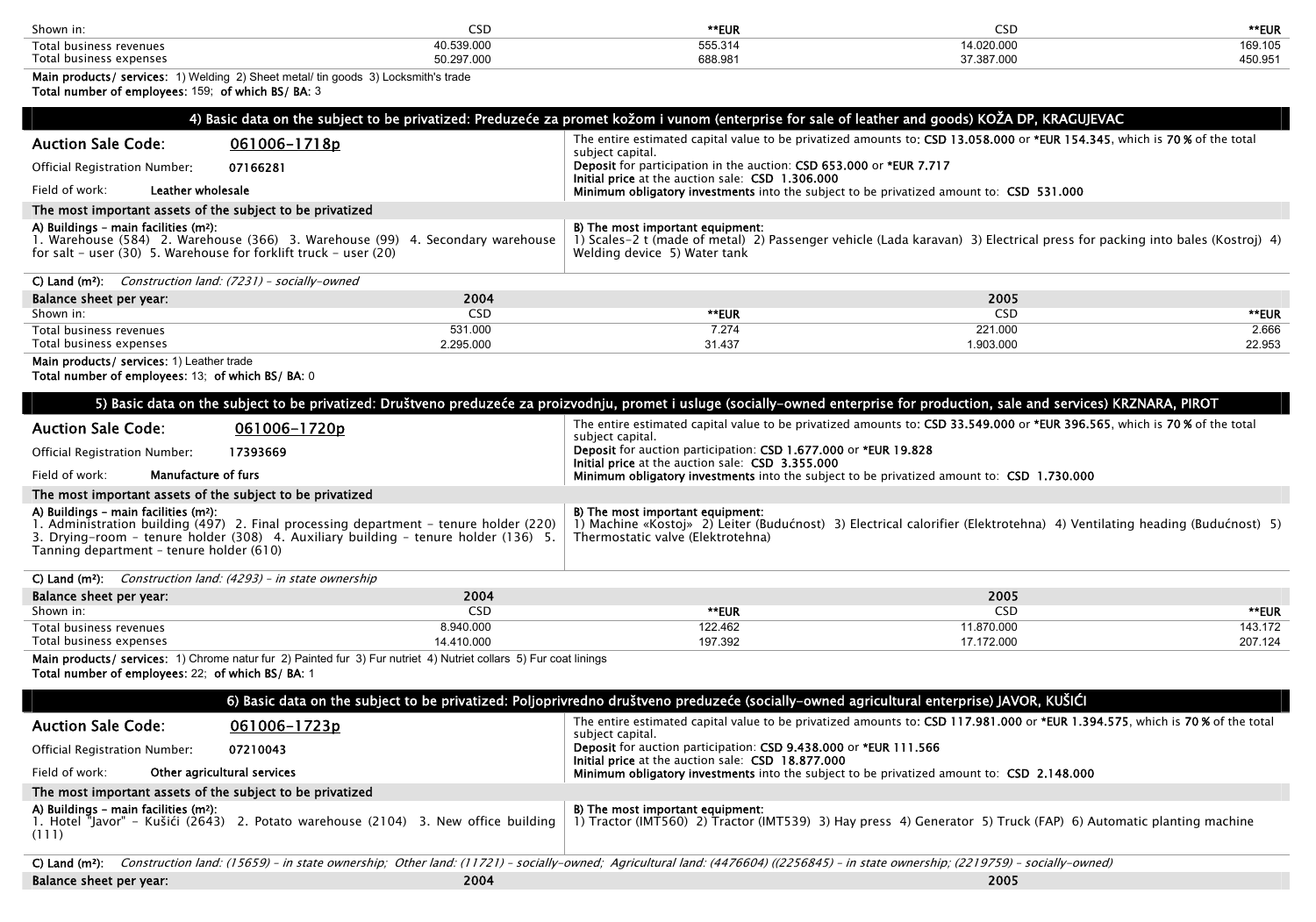| Shown in:                                           |                   | **EUR             |                         | **EUR             |
|-----------------------------------------------------|-------------------|-------------------|-------------------------|-------------------|
| Total.<br>s revenues<br>husines                     | ---<br>'9.645.00C | 269.10∠           | 0.055.00                | $AA$ 00<br>161.08 |
| Total <sub>1</sub><br>expense. *<br><b>husiness</b> |                   | 0.0170<br>ડડ4.795 | - ---<br>7. O.O.<br>.טט | בכת חפר<br>ა∠ყ.≀ა |

Main products/ services: 1) Seed potato "O" 2) Seed potato "ISR" 3) Potato 4) Raspberry

|                                                                                                                                                                                                                                                                                                                                                                                          | 7) Basic data on the subject to be privatized: Holding društveno preduzeće za proizvodnju i trgovinu (socially-owned enterprise for production and trade) POLJOTEHNA, NEGOTIN                                                                                                                                                                     |                                                      |
|------------------------------------------------------------------------------------------------------------------------------------------------------------------------------------------------------------------------------------------------------------------------------------------------------------------------------------------------------------------------------------------|---------------------------------------------------------------------------------------------------------------------------------------------------------------------------------------------------------------------------------------------------------------------------------------------------------------------------------------------------|------------------------------------------------------|
| <b>Auction Sale Code:</b><br>061006-1743<br>Official Registration Number:<br>17261673                                                                                                                                                                                                                                                                                                    | The entire estimated capital value to be privatized amounts to: CSD 363.089.000 or *EUR 4.291.833 which is 70% of the total<br>subject capital.<br>Deposit for auction participation: CSD 43.571.000 or *EUR 515.020                                                                                                                              |                                                      |
| Production of milling products<br>Field of work:                                                                                                                                                                                                                                                                                                                                         | Initial price at the auction sale: CSD 87.141.000<br>Minimum obligatory investments into the subject to be privatized amount to: CSD 32.281.000                                                                                                                                                                                                   |                                                      |
| The most important assets of the subject to be privatized                                                                                                                                                                                                                                                                                                                                |                                                                                                                                                                                                                                                                                                                                                   |                                                      |
| A) Buildings - main facilities (m <sup>2</sup> ):<br>1. Administration building and offices in Negotin (692) 2. Representative office in<br>Belgrade - 3 Krušedolska St. (83) 3. Mill in Negotin (3034) 4. Flour warehouse in<br>Negotin (2185) 5. Baker's shop in Negotin (1092) 6. Department store in Negotin<br>$(1400)$ 7. Baker's shop in Kladovo (590)                            | B) The most important equipment:<br>1) Hammermill 2) Boiler for hot-water pipelines 3) Truck (TAM 75) 4) Machine for head levelling 5) Portal lathe (2)<br>items, DC 2000) 6) Truck (TAM 170T 14) 7) Different arts of equipment in restaurant                                                                                                    |                                                      |
| C) Land ( $m^2$ ): Construction land: (33773) - socially-owned; Agricultural land: (607) - socially-owned                                                                                                                                                                                                                                                                                |                                                                                                                                                                                                                                                                                                                                                   |                                                      |
| 2004<br>Balance sheet per year:                                                                                                                                                                                                                                                                                                                                                          |                                                                                                                                                                                                                                                                                                                                                   | 2005                                                 |
| Shown in:<br><b>CSD</b><br>115.230.000                                                                                                                                                                                                                                                                                                                                                   | **EUR<br>1.578.450                                                                                                                                                                                                                                                                                                                                | <b>CSD</b><br>**EUR<br>84.353.000<br>1.017.441       |
| Total business revenues<br>Total business expenses<br>185.322.000                                                                                                                                                                                                                                                                                                                        | 2.538.588                                                                                                                                                                                                                                                                                                                                         | 142.150.000<br>1.714.572                             |
| Main products/ services: 1) Flour 2) Cattle flour 3) Bread and rolls<br>Total number of employees: 279; of which BS/ BA: 7                                                                                                                                                                                                                                                               | 8) Basic data on the subject to be privatized: DP industrija građevinskog materijala (socially-owned enterprise for production of building materials) RAD, VLASOTINCE                                                                                                                                                                             |                                                      |
| <b>Auction Sale Code:</b><br>061006-1744                                                                                                                                                                                                                                                                                                                                                 | The entire estimated capital value to be privatized amounts to: CSD 307.727.000 or *EUR 3.637.434, which is 70% of the total<br>subject capital.                                                                                                                                                                                                  |                                                      |
|                                                                                                                                                                                                                                                                                                                                                                                          |                                                                                                                                                                                                                                                                                                                                                   |                                                      |
| 07139632<br>Official Registration Number:                                                                                                                                                                                                                                                                                                                                                | Deposit for auction participation: CSD 36.927.000 or *EUR 436.492                                                                                                                                                                                                                                                                                 |                                                      |
| Field of work:<br>Fabrication of bricks and clay tiles                                                                                                                                                                                                                                                                                                                                   | Initial price at the auction sale: CSD 73.854.000<br>Minimum obligatory investments into the subject to be privatized amount to: CSD 11.499.000                                                                                                                                                                                                   |                                                      |
| The most important assets of the subject to be privatized                                                                                                                                                                                                                                                                                                                                |                                                                                                                                                                                                                                                                                                                                                   |                                                      |
| A) Buildings - main facilities (m <sup>2</sup> ):<br>1. Production facility for stone, gravel, sand and building materials with roof overhangs<br>(7843) 2. Tunnel furnace (2503) 3. Circular furnace (2030) 4. Administration building<br>"Rad" - Golemi Lug (390) 5. Administration building "Rad" - Vlasotince (440) 6. Main<br>production plant - circular furnace, Vlasotince (880) | B) The most important equipment:<br>1) Loading shovel RD-130 2) Automatic devices "KAPELETTI" 3) Vacuum press VP-450 4) Drying room with door 5)<br>Drying room and other equipment (air insulation) 6) Tunnel furnace-complete 7) Traverser 8) Milling machine GK-2P<br>9) Diesel fork-lift truck $TU-32$ 10) EPCC-25 $m3$ mazout trailer "GOSA" |                                                      |
| C) Land (m <sup>2</sup> ): Construction land: (76595) ((49725) - socially-owned, (26870) - in state ownership); Agricultural land: (121618) ((121286) - socially-owned; (332) - in state ownership)                                                                                                                                                                                      |                                                                                                                                                                                                                                                                                                                                                   |                                                      |
| 2004<br>Balance sheet per year:                                                                                                                                                                                                                                                                                                                                                          |                                                                                                                                                                                                                                                                                                                                                   | 2005                                                 |
| Shown in:<br><b>CSD</b>                                                                                                                                                                                                                                                                                                                                                                  | **EUR                                                                                                                                                                                                                                                                                                                                             | <b>CSD</b><br>**EUR                                  |
| 85.934.000<br>Total business revenues<br>Total business expenses<br>105.832.000                                                                                                                                                                                                                                                                                                          | 1.177.146<br>1.449.714                                                                                                                                                                                                                                                                                                                            | 113.844.000<br>1.373.153<br>127.390.000<br>1.536.541 |

| <b>KRUŠEVAC</b>               |                                                           |                                                                                                                                                |  |  |
|-------------------------------|-----------------------------------------------------------|------------------------------------------------------------------------------------------------------------------------------------------------|--|--|
| <b>Auction Sale Code:</b>     | 061006-1745                                               | The entire estimated capital value to be privatized amounts to: CSD 26.010.000 or *EUR 307.447, which is 70 % of the total<br>subject capital. |  |  |
| Official Registration Number: | 07206038                                                  | Deposit for auction participation: CSD 2.601.000 or *EUR 30.745<br><b>Initial price</b> at the auction sale: CSD 5.202.000                     |  |  |
| Field of work:                | Designing of building structures and other facilities     | Minimum obligatory investments into the subject to be privatized amount to: CSD 1.203.000                                                      |  |  |
|                               | The most important assets of the subject to be privatized |                                                                                                                                                |  |  |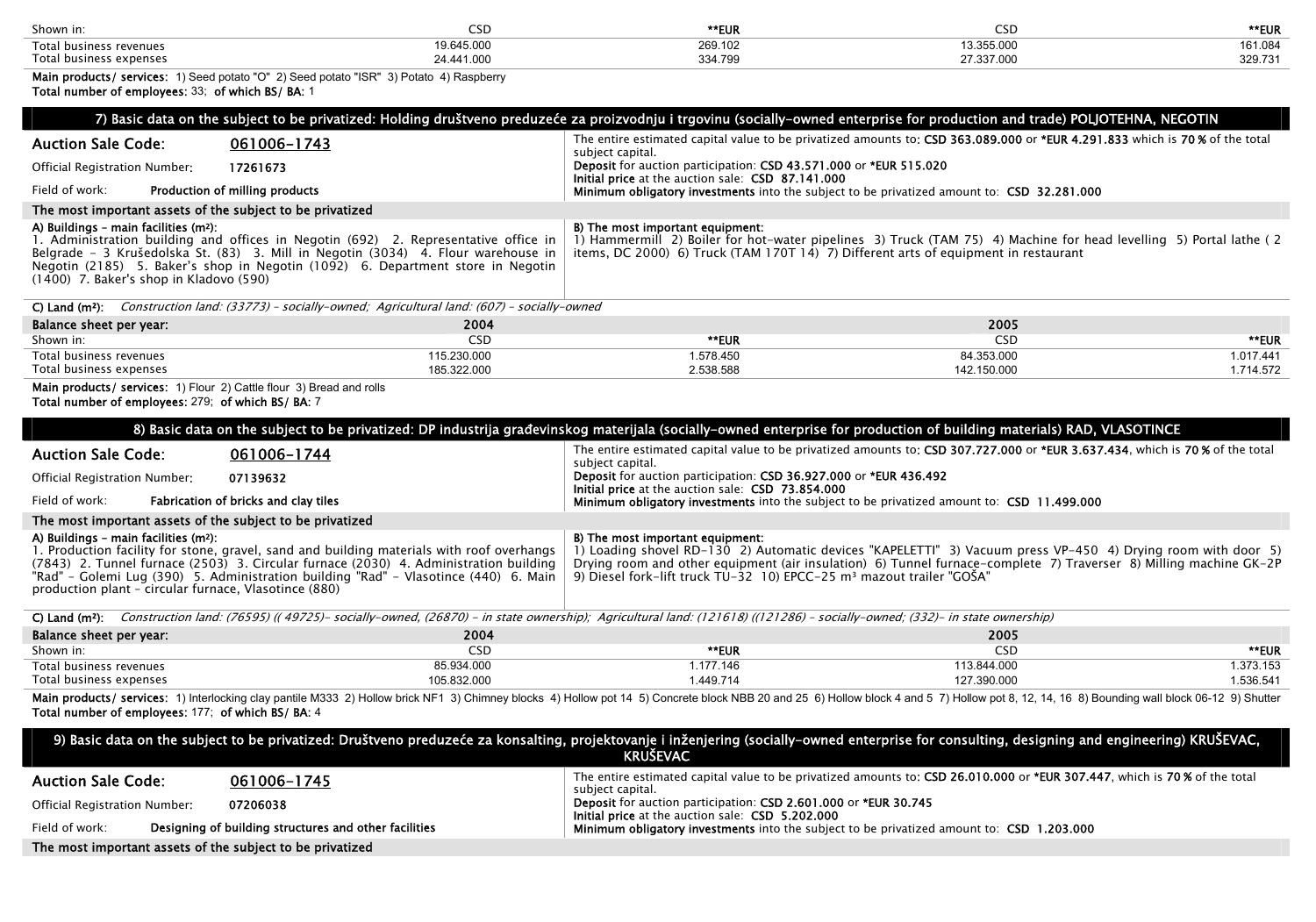**A) Buildings - main facilities (m?):**<br>1. Office building – user (211) 2. Garage for passenger vehicles - off–booked (14) 3.<br>Garage for passenger vehicles – off–booked (14)

**B) The most important equipment:**<br>1) PC (Pentium) 2) PC 3) Telephone (Sony 27) 4) PC P.T. (Hansol 720) 5) Refrigerator (HL 145)

| $C)$ Land $(m2)$ .<br>Construction land: (995) – in state ownership              |            |         |            |         |
|----------------------------------------------------------------------------------|------------|---------|------------|---------|
| Balance sheet per year:                                                          | 2004       |         | 2005       |         |
| Shown in:                                                                        | <b>CSD</b> | **EUR   | CSD        | **EUR   |
| Total business revenues                                                          | 10.643.000 | 145.791 | 9.335.000  | 112.596 |
| Total business expenses                                                          | 11.438.000 | 156.681 | 11.727.000 | 141.448 |
| ,我们也不会不会不会。""我们的,我们也不会不会不会。""我们的,我们也不会不会不会不会。""我们的,我们也不会不会不会不会。""我们的,我们也不会不会不会不会 |            |         |            |         |

Main products/ services: 1) Designing services

Total number of employees: 14; of which BS/ BA: 7

|                                                                                                    | 10) Basic data on the subject to be privatized: Društveno ugostiteljsko-turističko preduzeće (socially-owned enterprise for catering trade and tourism) BELI TIMOK, KNJAŽEVAC |                                                                                                                                                 |                                                                                                                              |         |  |
|----------------------------------------------------------------------------------------------------|-------------------------------------------------------------------------------------------------------------------------------------------------------------------------------|-------------------------------------------------------------------------------------------------------------------------------------------------|------------------------------------------------------------------------------------------------------------------------------|---------|--|
| <b>Auction Sale Code:</b>                                                                          | 061006-1746                                                                                                                                                                   | total subject capital.                                                                                                                          | The entire estimated capital value to be privatized amounts to: CSD 128.991.000 CSD or *EUR 1.524.722, which is 70% of the   |         |  |
| Official Registration Number:                                                                      | 07128797                                                                                                                                                                      | Deposit for auction participation: CSD 15.479.000 or *EUR 182.967                                                                               |                                                                                                                              |         |  |
| Field of work:<br><b>Bars and restaurants</b>                                                      |                                                                                                                                                                               | Initial price at the auction sale: CSD 30.958.000<br>Minimum obligatory investments into the subject to be privatized amount to: CSD 1.544.000  |                                                                                                                              |         |  |
| The most important assets of the subject to be privatized                                          |                                                                                                                                                                               |                                                                                                                                                 |                                                                                                                              |         |  |
| A) Buildings - main facilities (m2):<br>4. Ale-house «Knjaževac» (120)                             | 1. Hotel «Timok» (3706) 2. Restaurant «Baranica» (300) 3. Restaurant «Banjica» (108)                                                                                          | B) The most important equipment:<br>1) Switchboard 2) Refrigerating bar stand (7 pieces) 3) Garden chairs (476 pieces) 4) Refrigerating cabinet |                                                                                                                              |         |  |
|                                                                                                    | C) Land (m <sup>2</sup> ): Construction land: (8874) ((984) - in state ownership; (7890) - socially-owned); Agricultural land: (887) - socially-owned                         |                                                                                                                                                 |                                                                                                                              |         |  |
| Balance sheet per year:                                                                            | 2004                                                                                                                                                                          |                                                                                                                                                 | 2005                                                                                                                         |         |  |
| Shown in:                                                                                          | <b>CSD</b>                                                                                                                                                                    | **EUR                                                                                                                                           | CSD.                                                                                                                         | **EUR   |  |
| Total business revenues                                                                            | 2.591.000                                                                                                                                                                     | 35.492                                                                                                                                          | 678.000                                                                                                                      | 8.178   |  |
| Total business expenses                                                                            | 12.979.000                                                                                                                                                                    | 177.790                                                                                                                                         | 12.480.000                                                                                                                   | 150.530 |  |
| Main products/ services: 1) Catering services<br>Total number of employees: 54; of which BS/ BA: 2 |                                                                                                                                                                               |                                                                                                                                                 |                                                                                                                              |         |  |
|                                                                                                    | 11) Basic data on the subject to be privatized: Društveno ugostiteljsko-turističko preduzeće (socially-owned enterprise for catering trade and tourism) SLOGA, VALJEVO        |                                                                                                                                                 |                                                                                                                              |         |  |
| <b>Auction Sale Code:</b>                                                                          | 061006-1747                                                                                                                                                                   | subject capital.                                                                                                                                | The entire estimated capital value to be privatized amounts to: CSD 462.863.000 or *EUR 5.471.188, which is 70% of the total |         |  |
| Official Registration Number:                                                                      | 07136161                                                                                                                                                                      | Deposit for auction participation: CSD 55.544.000 or *EUR 656.543<br>Initial price at the auction sale: CSD 111.087.000                         |                                                                                                                              |         |  |
| Field of work:                                                                                     | Catering trade and tourism (hotels and restaurants)                                                                                                                           | Minimum obligatory investments into the subject to be privatized amount to: CSD 12.825.000                                                      |                                                                                                                              |         |  |
| The most important assets of the subject to be privatized                                          |                                                                                                                                                                               |                                                                                                                                                 |                                                                                                                              |         |  |
| A) Buildings - main facilities (m2):                                                               | 1. Hotel «Grand» (4323) 2. Hotel «Beli Narcis» (1265) 3. Hotel «Divčibare» (in<br>contention) (6200) 4. Hotel «Malien» (3039) 5. Restaurant «Central» (535)                   | B) The most important equipment:                                                                                                                | 1) Oil boiler (2 items) 2) Switchboard 3) Air-conditioner (28 items) 4) Motor vehicle (Citroen Bus) 5) Van (Opel Arena)      |         |  |
|                                                                                                    | C) Land (m <sup>2</sup> ): Construction land: (125313) ((104874 -) - state ownership; (20439) - socially-owned                                                                |                                                                                                                                                 |                                                                                                                              |         |  |
| Balance sheet per year:                                                                            | 2004                                                                                                                                                                          |                                                                                                                                                 | 2005                                                                                                                         |         |  |
| Shown in:                                                                                          | <b>CSD</b>                                                                                                                                                                    | **EUR                                                                                                                                           | CSD                                                                                                                          | **EUR   |  |
| Total business revenues                                                                            | 60.117.000                                                                                                                                                                    | 823.498                                                                                                                                         | 69.169.000                                                                                                                   | 834.296 |  |
| Total business expenses                                                                            | 71.015.000                                                                                                                                                                    | 972.782                                                                                                                                         | 78.205.000                                                                                                                   | 943.286 |  |
| Total number of employees: 132; of which BS/ BA: 3                                                 | Main products/ services: 1) Hotels 2) Recreation center for children 3) Restaurants 4) Buffets 5) Fish breeding in fish ponds                                                 |                                                                                                                                                 |                                                                                                                              |         |  |
|                                                                                                    | 12) Basic data on the subject to be privatized: Javno preduzeće za novinsko-izdavačku delatnost (public enterprise for newspaper and other publishing) NARODNE NOVINE, NIŠ    |                                                                                                                                                 |                                                                                                                              |         |  |
| <b>Auction Sale Code:</b>                                                                          | 061006-1748                                                                                                                                                                   | subject capital.                                                                                                                                | The entire estimated capital value to be privatized amounts to: CSD 69.203.000 or *EUR 817.998, which is 70% of the total    |         |  |
| Official Registration Number:                                                                      | 17427440                                                                                                                                                                      | Deposit for auction participation: CSD 8.304.000 or *EUR 98.160<br>Initial price at the auction sale: CSD 16.609.000                            |                                                                                                                              |         |  |
| Field of work:                                                                                     | Publishing of newspaper                                                                                                                                                       | Minimum obligatory investments into the subject to be privatized amount to: CSD 1.514.000                                                       |                                                                                                                              |         |  |

The most important assets of the subject to be privatized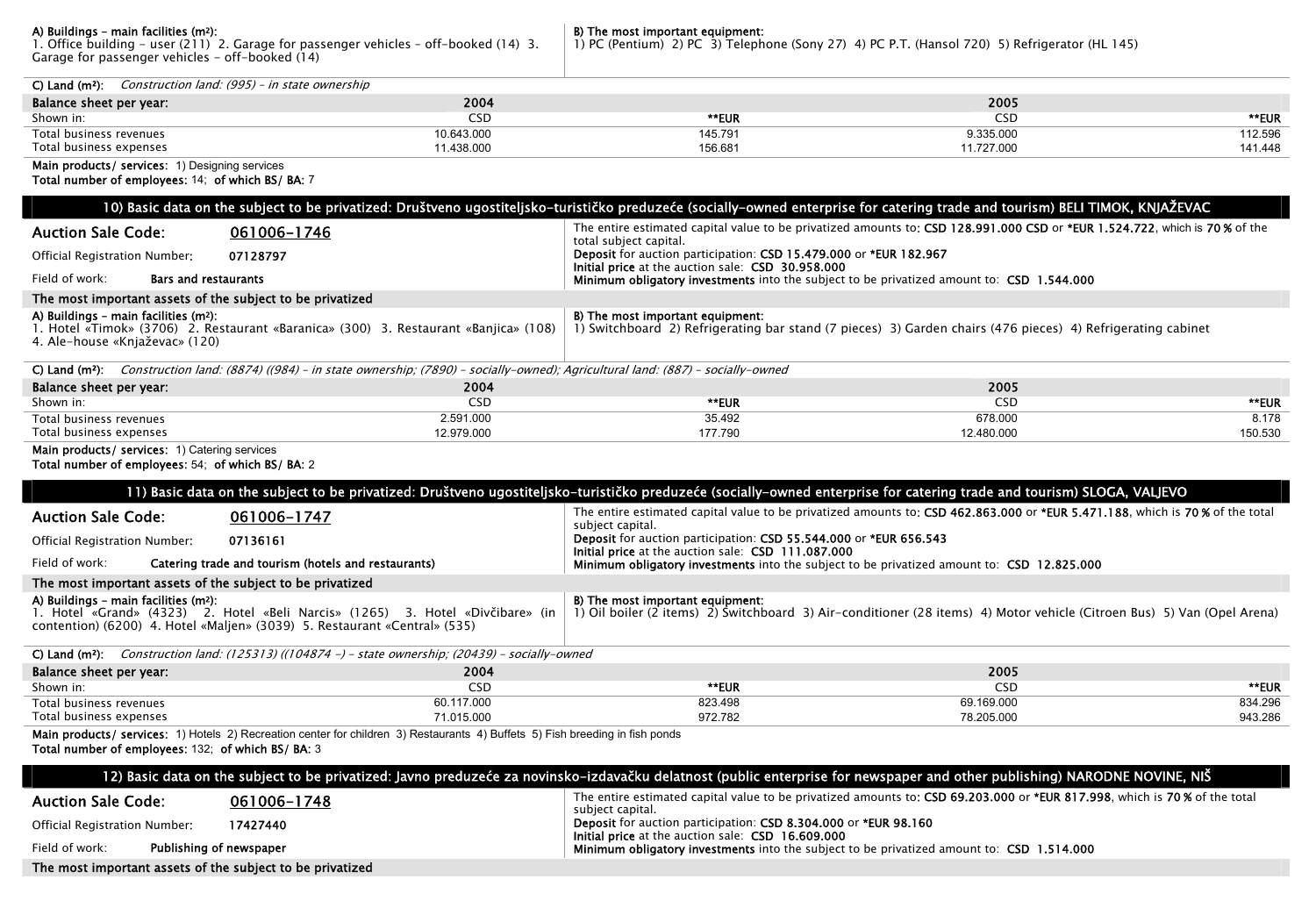**A) Buildings - main facilities (m?):**<br>1. Administration building, 9 Generala Bože Jankovića St. (1440) 2. Office space within<br>Business center "Gorča" shop d 44 (14) 3. Garage, 9 Generala Bože Jankovića St. (72)

**B) The most important equipment:**<br>1) IT equipment 2) Passenger vehicle (Opel Vektra) 3) Passenger vehicle (2 items, Zastava Skala) 4) Goods vehicle<br>(Zastava Poli 55c) 5) Office equipment and furniture

| C) Land ( $m^2$ ): Construction land: (1283) - state ownership                                                                                                                                                                                                                                                                                                                            |            |                                                                                                                                                                                                                                                                                                                                                                  |            |         |  |  |  |
|-------------------------------------------------------------------------------------------------------------------------------------------------------------------------------------------------------------------------------------------------------------------------------------------------------------------------------------------------------------------------------------------|------------|------------------------------------------------------------------------------------------------------------------------------------------------------------------------------------------------------------------------------------------------------------------------------------------------------------------------------------------------------------------|------------|---------|--|--|--|
|                                                                                                                                                                                                                                                                                                                                                                                           | 2004       |                                                                                                                                                                                                                                                                                                                                                                  | 2005       |         |  |  |  |
| Balance sheet per year:                                                                                                                                                                                                                                                                                                                                                                   | <b>CSD</b> | **EUR                                                                                                                                                                                                                                                                                                                                                            | <b>CSD</b> | **EUR   |  |  |  |
| Shown in:<br>Total business revenues                                                                                                                                                                                                                                                                                                                                                      | 60.655.000 | 830.868                                                                                                                                                                                                                                                                                                                                                          | 68.278.000 | 823.549 |  |  |  |
| Total business expenses                                                                                                                                                                                                                                                                                                                                                                   | 58.349.000 | 799.279                                                                                                                                                                                                                                                                                                                                                          | 67.301.000 | 811.765 |  |  |  |
| Main products/ services: 1) Daily newspaper 2) Advertizing and marketing services                                                                                                                                                                                                                                                                                                         |            |                                                                                                                                                                                                                                                                                                                                                                  |            |         |  |  |  |
| Total number of employees: 112; of which BS/ BA: 45                                                                                                                                                                                                                                                                                                                                       |            |                                                                                                                                                                                                                                                                                                                                                                  |            |         |  |  |  |
|                                                                                                                                                                                                                                                                                                                                                                                           |            |                                                                                                                                                                                                                                                                                                                                                                  |            |         |  |  |  |
|                                                                                                                                                                                                                                                                                                                                                                                           |            | 13) Basic data on the subject to be privatized: DP industrija filcanih proizvoda (socially-owned enterprise for manufacturing of felt products) NIKODIJE STOJANOVIĆ-TATKO, PROKUPLJE                                                                                                                                                                             |            |         |  |  |  |
| <b>Auction Sale Code:</b><br>061006-1749                                                                                                                                                                                                                                                                                                                                                  |            | The entire estimated capital value to be privatized amounts to: CSD 163.521.000 or *EUR 1.932.868, which is 69.972 % of the<br>total subject capital.                                                                                                                                                                                                            |            |         |  |  |  |
| 07107129<br>Official Registration Number:                                                                                                                                                                                                                                                                                                                                                 |            | Deposit for auction participation: CSD 16.352.000 or *EUR 193.287<br>Initial price at the auction sale: CSD 32.704.000                                                                                                                                                                                                                                           |            |         |  |  |  |
| Field of work:<br>Manufacture of card fabrics                                                                                                                                                                                                                                                                                                                                             |            | Minimum obligatory investments into the subject to be privatized amount to: CSD 27.453.000                                                                                                                                                                                                                                                                       |            |         |  |  |  |
| The most important assets of the subject to be privatized                                                                                                                                                                                                                                                                                                                                 |            |                                                                                                                                                                                                                                                                                                                                                                  |            |         |  |  |  |
| A) Buildings - main facilities (m <sup>2</sup> ):<br>1. Administration building with laboratory (1590) 2. Artificial fur plant - tenure holder<br>(5612) 3. Felt manufacturing facility - tenure holder (4558) 4. Felt manufacturing plant<br>- tenure holder (2320) 5. Wool carding plant - tenure holder (3604) 6. Plant for<br>manufacturing of needle-like felt - tenure holder (212) |            | B) The most important equipment:<br>1) Line for thermo-cottonwool (3 items, own arrangement) 2) Automatic devices for cards (61 item, Despa) 3) Fibre<br>board (12 items, Befama) 4) Felt machine (2 items, Vranker) 5) Machine for artificial fur (2 items, Surce morat) 6)<br>Knitting machines for final processing of artificial fur (10 items, Surce morat) |            |         |  |  |  |
| C) Land ( $m^2$ ): Construction land: (21380) - state property                                                                                                                                                                                                                                                                                                                            |            |                                                                                                                                                                                                                                                                                                                                                                  |            |         |  |  |  |
| Balance sheet per year:                                                                                                                                                                                                                                                                                                                                                                   | 2004       |                                                                                                                                                                                                                                                                                                                                                                  | 2005       |         |  |  |  |
| Shown in:                                                                                                                                                                                                                                                                                                                                                                                 | <b>CSD</b> | **EUR                                                                                                                                                                                                                                                                                                                                                            | <b>CSD</b> | **EUR   |  |  |  |
| Total business revenues                                                                                                                                                                                                                                                                                                                                                                   | 51.202.000 | 701.378                                                                                                                                                                                                                                                                                                                                                          | 48.946.000 | 590.372 |  |  |  |
| Total business expenses                                                                                                                                                                                                                                                                                                                                                                   | 59.932.000 | 820.964                                                                                                                                                                                                                                                                                                                                                          | 61.009.000 | 735.873 |  |  |  |
| Main products/ services: 1) Technical felt 2) Needle materials 3) Artificial fur 4) Elastic sets 5) Steel frames<br>Total number of employees: 115; of which BS/ BA: 8                                                                                                                                                                                                                    |            |                                                                                                                                                                                                                                                                                                                                                                  |            |         |  |  |  |
| 14) Basic data on the subject to be privatized: Društveno preduzeće (socially-owned enterprise) LEGRAP, LESKOVAC                                                                                                                                                                                                                                                                          |            |                                                                                                                                                                                                                                                                                                                                                                  |            |         |  |  |  |
| <b>Auction Sale Code:</b><br>061006-1750                                                                                                                                                                                                                                                                                                                                                  |            | The entire estimated capital value to be privatized amounts to: CSD 11.429.000 or *EUR 135.095, which is 70% of the total<br>subject capital.<br>Deposit for auction participation: CSD 1.143.000 or *EUR 13.510<br>Initial price at the auction sale: CSD 2.286.000                                                                                             |            |         |  |  |  |
| Official Registration Number:<br>07366736                                                                                                                                                                                                                                                                                                                                                 |            |                                                                                                                                                                                                                                                                                                                                                                  |            |         |  |  |  |
| Field of work:<br><b>Basic building works</b>                                                                                                                                                                                                                                                                                                                                             |            | Minimum obligatory investments into the subject to be privatized amount to: CSD 918.000                                                                                                                                                                                                                                                                          |            |         |  |  |  |
| The most important assets of the subject to be privatized                                                                                                                                                                                                                                                                                                                                 |            |                                                                                                                                                                                                                                                                                                                                                                  |            |         |  |  |  |
| A) Buildings - main facilities (m <sup>2</sup> ):<br>1. Office building - tenure holder (126)                                                                                                                                                                                                                                                                                             |            | B) The most important equipment:<br>1) Aluminium cabinet (Metal) 2) Wooden registry cabinet 3) PC-complete (ON 5423 T) 4) Printer (Epson FH1170)                                                                                                                                                                                                                 |            |         |  |  |  |
| C) Land ( $m^2$ ): Construction land: (1229) - state property                                                                                                                                                                                                                                                                                                                             |            |                                                                                                                                                                                                                                                                                                                                                                  |            |         |  |  |  |
| Balance sheet per year:                                                                                                                                                                                                                                                                                                                                                                   | 2003       |                                                                                                                                                                                                                                                                                                                                                                  | 2004       |         |  |  |  |
| Shown in:                                                                                                                                                                                                                                                                                                                                                                                 | <b>CSD</b> | **EUR                                                                                                                                                                                                                                                                                                                                                            | <b>CSD</b> | **EUR   |  |  |  |
| Total business revenues                                                                                                                                                                                                                                                                                                                                                                   | 13.000     | 200                                                                                                                                                                                                                                                                                                                                                              | $\Omega$   |         |  |  |  |
| Total business expenses                                                                                                                                                                                                                                                                                                                                                                   | 2.176.000  | 33.448                                                                                                                                                                                                                                                                                                                                                           | 1.006.000  | 13.780  |  |  |  |

Main products/ services: 1) Building works 2) Transport of vehicles

Total number of employees: 3; of which BS/ BA: 0

15) Basic data on the subject to be privatized: Društveno preduzeće za održavanje stambeno-komunalnih objekata i industrijskih postrojenja (socially-owned enterprise for maintenance of residential and municipal buildings and industrial plants) STANDARD, BOR